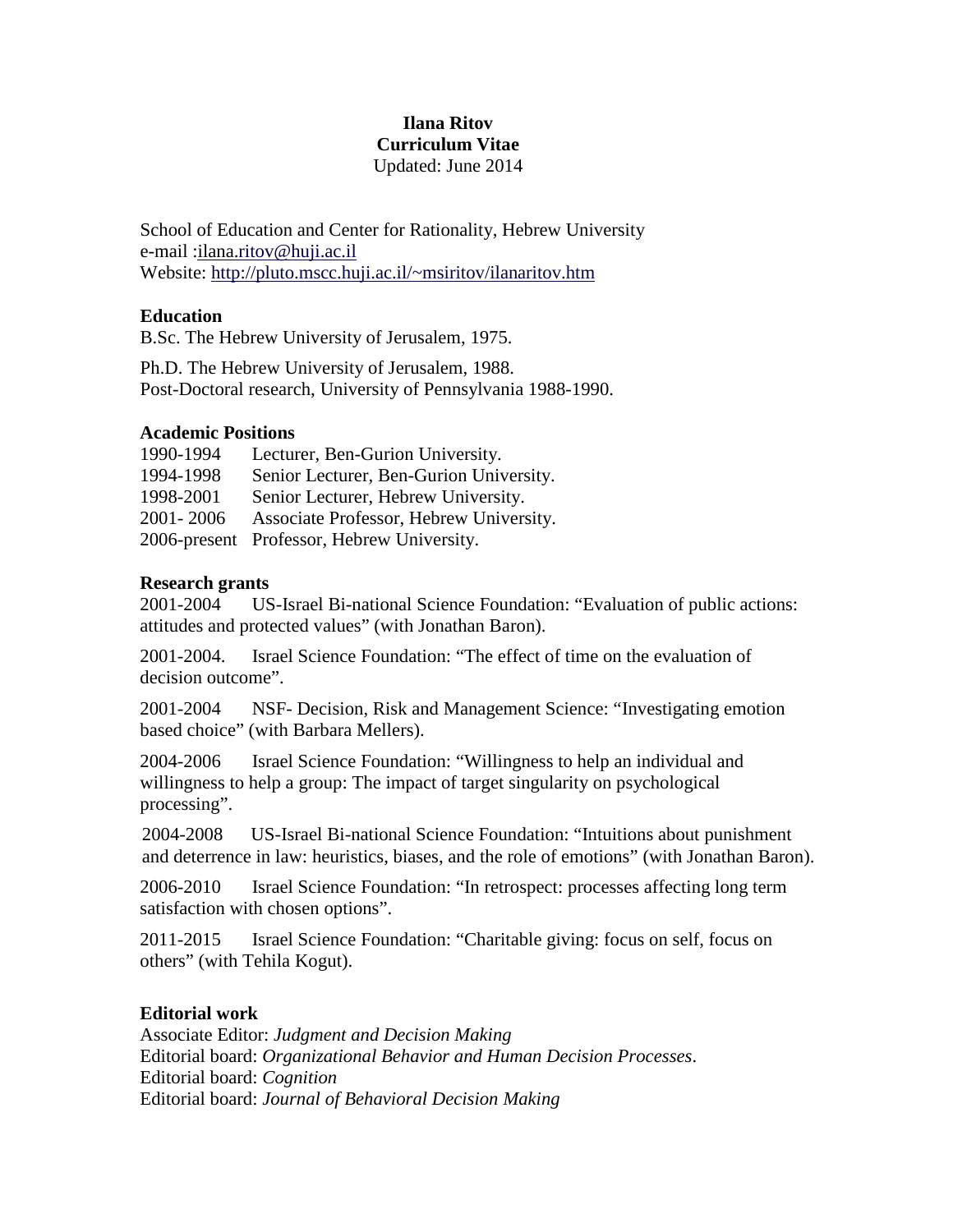Ad-hoc reviewer (partial list): Journal of Behavioral Decision Making, Medical Decision Making, Journal of Experimental Psychology: General, Journal of Experimental Psychology: Applied, Journal of Experimental Social Psychology, European Economic Review, Psychological Bulletin, Management Science, Psychological Science, Psychological Review, Science.

#### **Other professional activities**

| 2009 -2011 | President, European Association of Decision Making                                                                |
|------------|-------------------------------------------------------------------------------------------------------------------|
| 2010-      | Elected Fellow, Association for Psychological Science                                                             |
| 2013-      | Scientific Director, I-CORE Center for Empirical Studies of<br>Decision Making and the Law, The Hebrew University |

#### **Publications**

- Ritov, I., Gati, I. and Tversky, A. (1990) Differential weighting of common and distinctive components**.** *Journal of Experimental Psychology: Genera***l**, 119, 30-41.
- Ritov, I., Gati, I. and Tversky, A. (1990) Reply to Keren. *Journal of Experimental Psychology: General,*119, 44.
- Ritov, I. and Baron, J. (1990) Reluctance to vaccinate: commission bias and ambiguity. *Journal of Behavioral Decision Making*, 3, 263-277. Reprinted in: Sunstein, C. (Ed.): *Behavioral Law and Economics*, Cambridge University Press (1999).
- Ritov, I. and Baron, J. (1992) Status-quo and omission biases. *Journal of Risk and Uncertainty,* 5, 49-61.
- Ritov, I., Baron, J. and Hershey, J.C. (1993) Framing effects in the evaluation of multiple risk reduction**.** *Journal of Risk and Uncertainty*, 6, 145-159.
- Baron, J. and Ritov, I. (1993) Intuitions about penalties and compensation in the context of tort law. *Journal of Risk and Uncertainty,* 7, 17-33. Reprinted in: Camerer C. and Kunreuther, H. (eds.). *Making Decisions About Liability and Insurance.* Kluwer Academic Publishers (1993).
- Kahneman, D., Ritov, I., Jacowitz, K.E., and Grant, P. (1993) Stated willingness to pay for public goods: A psychological perspective**.** *Psychological Science*, 4, 310-315.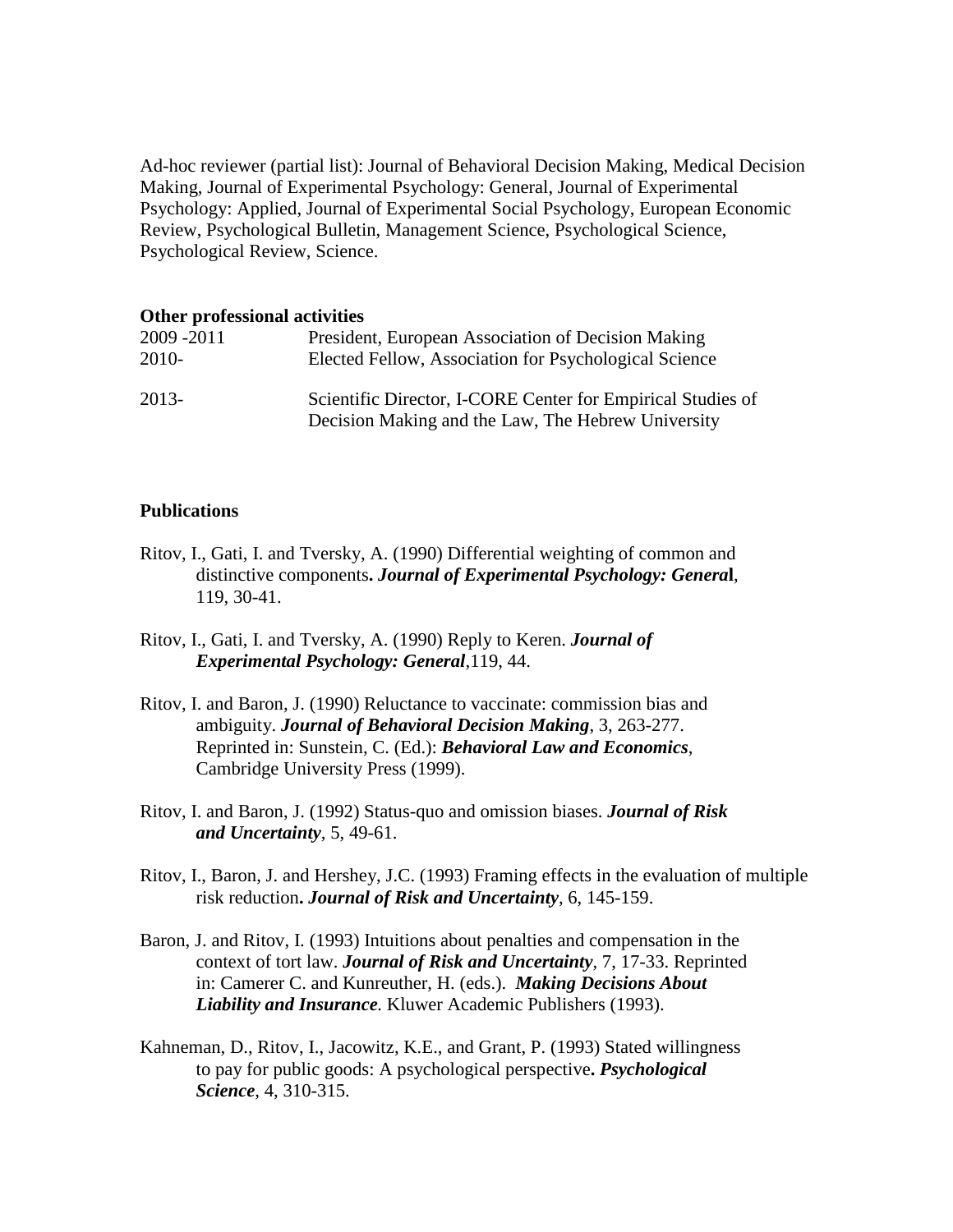- Ritov, I. and Baron, J. (1994) Biases in decisions about compensation for misfortune: the role of expectation. *European Journal of Social Psychology,24,* 525-539.
- Baron, J. and Ritov, I. (1994) Reference points and omission bias. *Organizational Behavior and Human Decision Processes, 59,* 475-498.
- Asch, D., Baron, J., Hershey, J.C., Kunreuther, H., Meszaros, J., Ritov, I., and Spranca, M. (1994) Determinants of resistance to pertussis vaccination**,**  *Medical Decision Making, 14,* 118-123.
- Ritov, I. (1994) Can goals be uniquely defined? A commentary**.** *Behavioral and Brain Sciences, 17,* 28-29.
- Kahneman, D. and Ritov, I. (1994). Determinants of stated willingness to pay for public goods: A study in the headline method. *Journal of Risk and Uncertainty*, 9, 5-38.
- Ritov, I. and Baron, J. (1995). Outcome knowledge, regret, and omission bias. *Organizational Behavior and Human Decision Processes, 64,* 119-127*.*
- Ritov, I. (1996). Probability of regret: Anticipation of uncertainty resolution in choice. *Organizational Behavior and Human Decision Processes, 66,* 228-236*.*
- Ritov, I. and Drory, A. (1996). Ambiguity and conflict management strategy. *International Journal of Conflict Management, 7,* 139-155*.*
- Ritov, I. (1996). Anchoring in a simulated competitive market negotiation. *Organizational Behavior and Human Decision Processes, 67,* 16-25. Reprinted in: Bazerman, M. H. (Ed.). *Negotiation, Decision making, and Conflict Resolution*, Vol. 2. Edward Elgar Publishers (2005).
- Ritov, I. and Kahneman, D. (1997). How people value the environment: Attitudes versus economic values. In Bazerman, M., Messick, D., Tenbrunsel, A., and Wade-Benzoni, K. (Eds.). *Psychological Perspectives to Environmental and Ethical Issues* (pp. 33-51). The New Lexington Press.
- Mellers, B.A., Schwartz, A., Ho, K., and Ritov, I. (1997). Emotional reactions to outcomes of risky options. *Psychological Science, 8,* 423-429.
- Ritov I., and Baron, J. (1999). Protected values and omission bias. *Organizational Behavior and Human Decision Processes*. *97*, 79-94.
- Kahneman D., Ritov, I., and Schkade, D. (1999). Economic preferences or psychological attitudes: an analysis of dollar responses to public issues.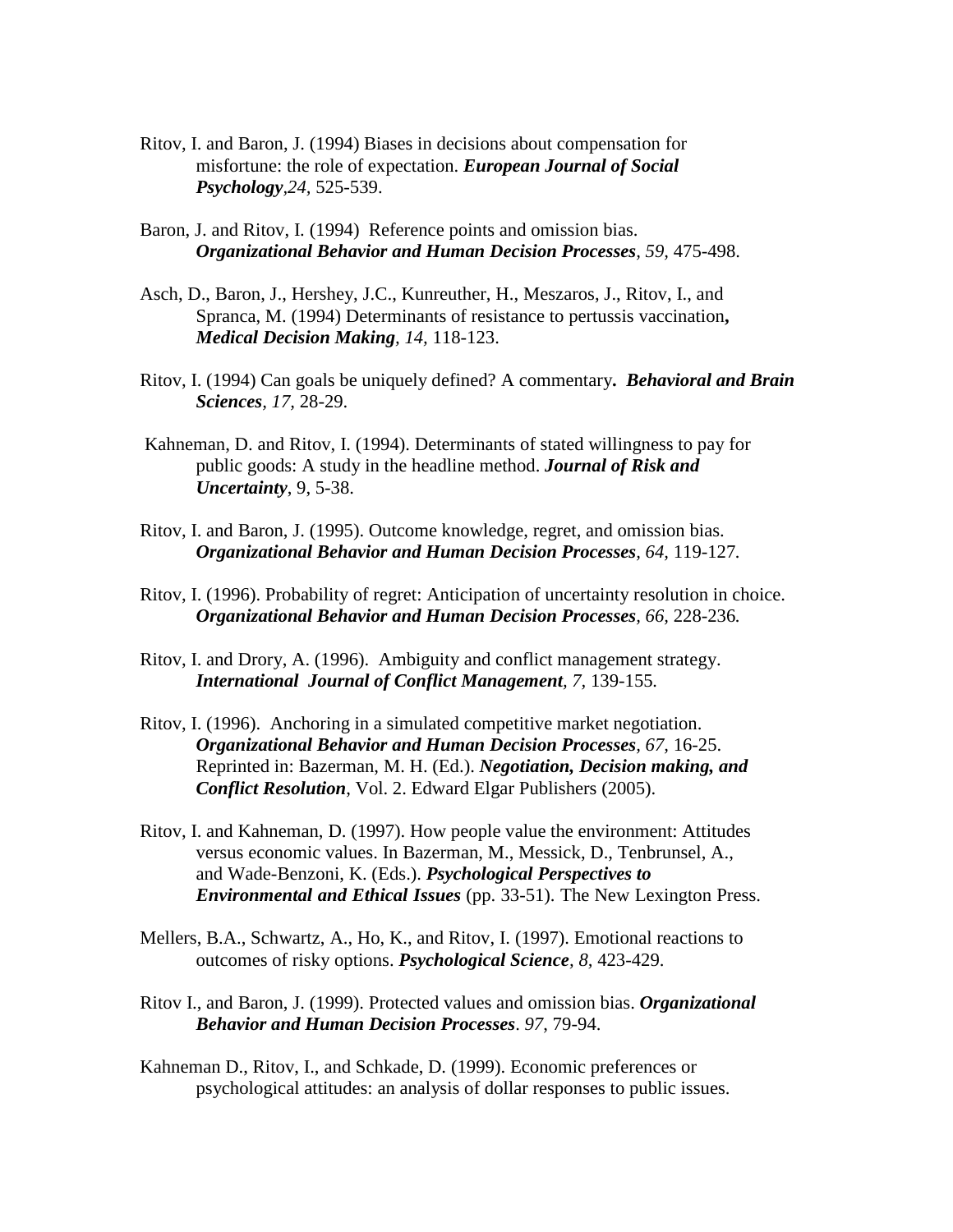*Journal of Risk and Uncertainty, 19,* 203-235*.* Reprinted in: Lichtenstein, S., and Slovic, P. (Eds.). *The Construction of Preference.* Cambridge University Press (2006).

- Mellers, B., Schwartz, A., and Ritov, I. (1999). Emotion-based choice. *Journal of Experimental Psychology: General, 128,* 332-345*.*
- Ritov, I. (2000). The role of expectations in comparisons. *Psychological Review*. *2,* 342- 357.
- Moran, S., and Ritov, I. (2002). Initial perceptions in negotiations: evaluation and response to "logrolling" initial offers. *Journal of Behavioral Decision Making*, *15*, 101-124.
- Sunstein, C.R., Kahneman, D., Schkade, D., and Ritov, I. (2002). Predictably incoherent judgments. *Stanford Law Review*, *54*, 1153-1216.
- Sunstein, C.R., Kahneman, D., Schkade, D., and Ritov, I. (2002). Is incoherence outrageous? *Stanford Law Review*, *54*, 1293-1302.
- Avni-Babad, D., and Ritov, I. (2003). Routine and the perception of time. *Journal of Experimental Psychology: General. 132,* 543-550*.*
- McGraw, P.A., Mellers, B.A., and Ritov, I. (2004). The affective costs of overconfidence. *Journal of Behavioral Decision Making*, *17*, 1-15.
- Baron, J., and Ritov, I. (2004). Omission bias, individual differences, and normality. *Organizational Behavior and Human Decision Processes*, *94*, 74-85*.*
- Kogut, T., and Ritov, I. (2005) The singularity effect of identified victims in separate and joint evaluations. *Organizational Behavior and Human Decision Processes*, *97(2),* 106-116*.*
- Kogut, T., and Ritov, I. (2005) The "identified victim" effect: an identified group, or just a single individual? *Journal of Behavioral Decision Making*, *18(3),* 157-167*.*
- Ritov, I. (2005). Cognitive heuristics and deontological rules (a commentary). *Behavioral and Brain Sciences, 28,* 559-560*.*
- Ritov, I. (2006). The effect of time on pleasure with chosen outcomes. *Journal of Behavioral Decision Making, 19,*177-190*.*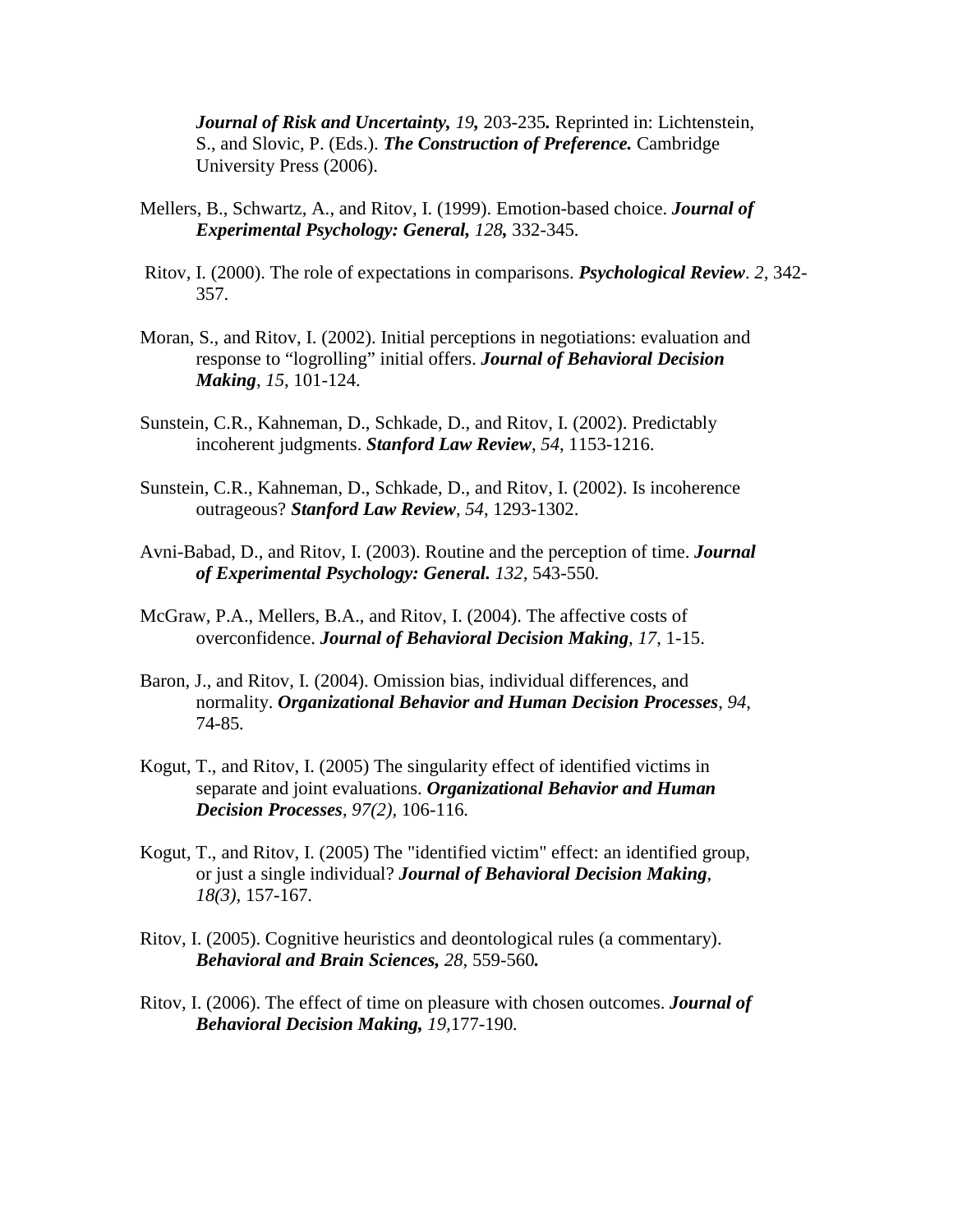- Ritov, I. and Moran, S. (2006)*.* Missed opportunity for creating value in negotiations: Reluctance to making integrative gambit offers. *Journal of Behavioral Decision Making, 19*, 1-15.
- Moran, S. and Ritov, I. (2007)*.* Experience in integrative negotiations: What needs to be learned? *Journal of Experimental Social Psychology*, *43*, 77-90.
- Kogut, T., and Ritov, I. (2007). "One of us": Outstanding willingness to help save a single identified compatriot. *Organizational Behavior and Human Decision Processes*, *104*, 150-157.
- Bar-Eli, M., Azar, O., Ritov, I., Keidar-Levin, Y., and Schein, G. (2007). Action bias among elite soccer goalkeepers: The case of penalty kicks. *Journal of Economic Psychology*, *28*, 606-621
- Bonini, N., Ritov, I., and Graffeo, M. (2008). When does a referent public problem affect financial and political support for public action? *Journal of Behavioral Decision Making, 21,* 169-182*.*
- Baron, J., and Ritov, I. (2009). The role of probability of detection in judgments of punishment. *Journal of Legal Analysis*, *1*, 553-590.
- Baron, J., & Ritov, I. (2009). Protected values and omission bias as deontological judgments. In D. M. Bartels, C. W. Bauman, L. J. Skitka, & D. L. Medin (Eds.), *Moral Judgment and decision making*, Vol. 50 in B. H. Ross (series editor), The Psychology of Learning and Motivation, pp. 133–167. San Diego, CA: Academic Press.
- Zamir, E., and Ritov, I. (2010). Revisiting the debate over attorneys contingent fees: A behavioral Analysis. *Journal of Legal Studies*, *39*, 245–288.
- Ritov, I., & Baron, J. (2010). Joint presentation reduces the effect of emotion on evaluation of public actions. *Cognition and Emotion, 25*, 657-675.
- Mellers, B., and Ritov, I. (2010). How Beliefs Influence the Relative Magnitude of Pleasure and Pain. *Journal of Behavioral Decision Making.23,*369- 382
- Shalvi, S., Moran, S.& Ritov, I. (2010). Overcoming initial anchors: The effect of negotiator's dispositional control beliefs, *Negotiation and Conflict Management Research, 3,* 232-248.
- Kogut, T., and Ritov, I. (2011). The identifiable victim effect, Causes and boundary conditions. In D. M. Oppenheimer  $& C. Y.$  Olivola (Eds). The science of giving: Experimental approaches to the study of charity, Society for Judgment and